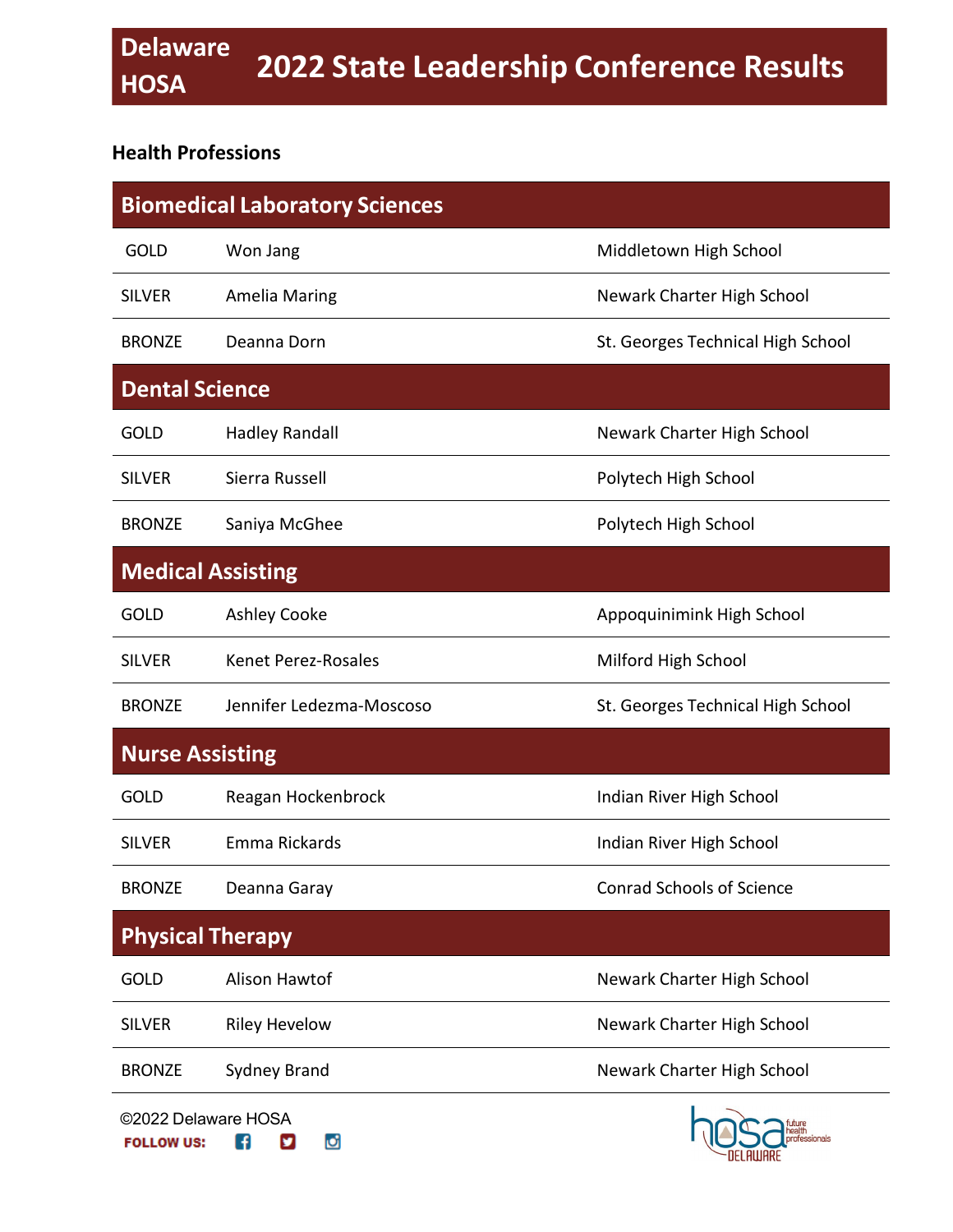| <b>Sports Medicine</b> |               |                                   |
|------------------------|---------------|-----------------------------------|
| <b>GOLD</b>            | Peyton Harmon | Sussex Central High School        |
| <b>SILVER</b>          | Gabe Cannon   | <b>Sussex Central High School</b> |
| <b>BRONZE</b>          | Bryn O'Connor | Newark Charter High School        |

#### **Emergency Preparedness**

| <b>CPR/First Aid</b>                     |                                                        |                                   |  |
|------------------------------------------|--------------------------------------------------------|-----------------------------------|--|
| GOLD                                     | Mikhaella Lopez & Lea Salinski                         | Newark Charter High School        |  |
| <b>SILVER</b>                            | Sara Santini & Emma Plunto                             | Appoquinimink High School         |  |
| <b>BRONZE</b>                            | Mya Comegy-Walton & Hayley Strecker                    | <b>Conrad Schools of Science</b>  |  |
| <b>Emergency Medical Technician</b>      |                                                        |                                   |  |
| <b>GOLD</b>                              | Huntyre Doyle & Faith Riley                            | St. Georges Technical High School |  |
| <b>SILVER</b>                            | Aaliyah Martinez-Ensor & Marissa Moore                 | St. Georges Technical High School |  |
| <b>BRONZE</b>                            | Ryan Palet & Nawrah Zamir                              | St. Georges Technical High School |  |
| <b>Public Health</b>                     |                                                        |                                   |  |
| GOLD                                     | Queeni Guo, Therese Kim, Runyi Liu, &<br>Elyssa Nabung | Newark Charter High School        |  |
| <b>BRONZE</b>                            | Gabrielle Caputo and<br>Samantha Hendrickson           | Newark Charter High School        |  |
| <b>Epidemiology</b>                      |                                                        |                                   |  |
| <b>GOLD</b>                              | Dheeraj Danthuluri                                     | Newark Charter High School        |  |
| <b>SILVER</b>                            | Meghan Virani                                          | Appoquinimink High School         |  |
| <b>BRONZE</b>                            | <b>Baron Paul</b>                                      | Christiana High School            |  |
| ©2022 Delaware HOSA<br><b>FOLLOW US:</b> | м<br>H                                                 | <b>ofessionals</b>                |  |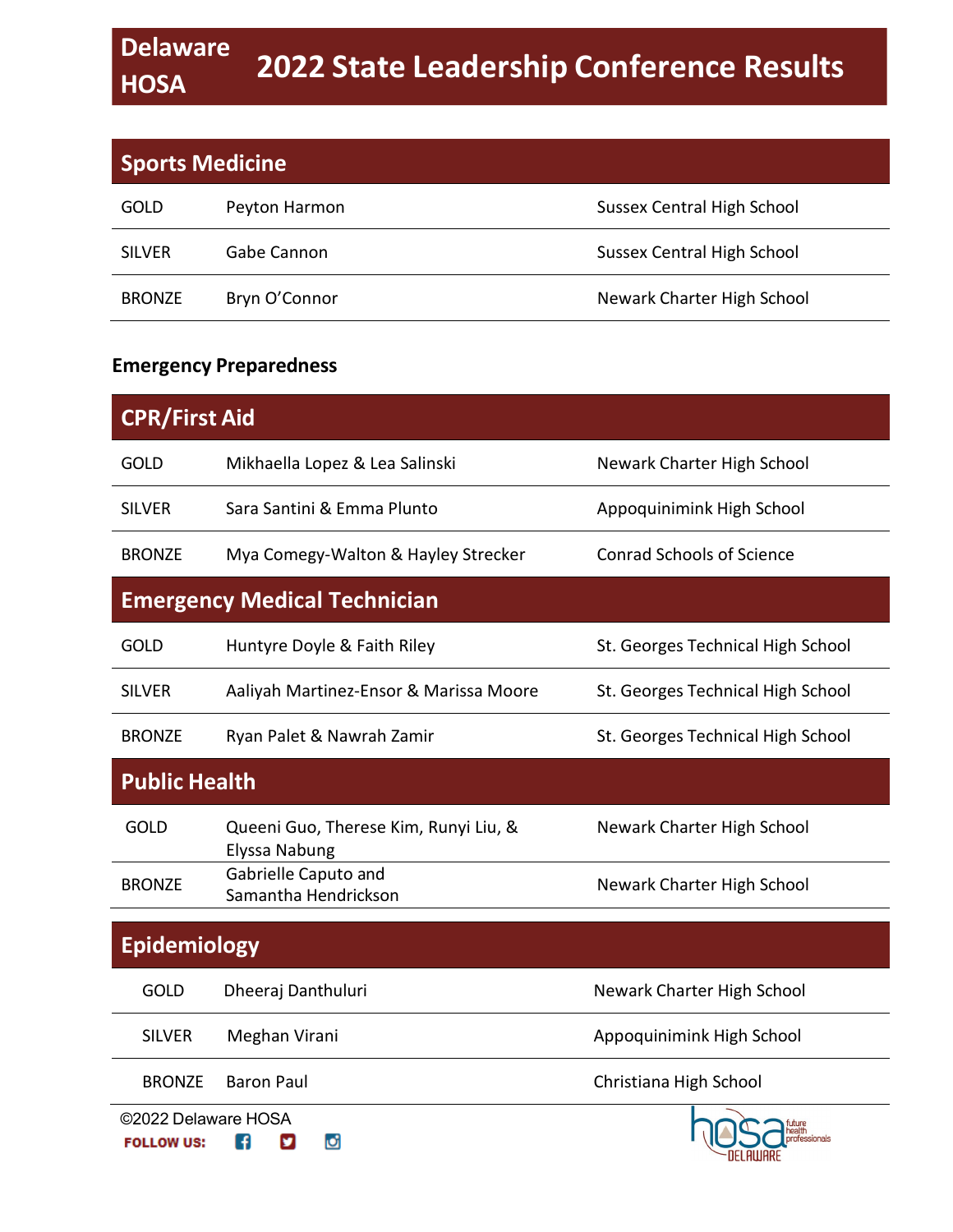#### **Health Science**

| <b>Medical Terminology</b>               |                           |                                  |  |
|------------------------------------------|---------------------------|----------------------------------|--|
| <b>GOLD</b>                              | Darsh Patel               | Newark Charter High School       |  |
| <b>SILVER</b>                            | Aimee Carson              | Appoquinimink High School        |  |
| <b>BRONZE</b>                            | Kyra Piacentino           | Middletown High School           |  |
| <b>Medical Math</b>                      |                           |                                  |  |
| <b>GOLD</b>                              | Laura Houghton            | Newark Charter High School       |  |
| <b>SILVER</b>                            | Sarah Emam                | Appoquinimink High School        |  |
| <b>BRONZE</b>                            | <b>Steven Timmins</b>     | Newark Charter High School       |  |
|                                          | <b>Dental Terminology</b> |                                  |  |
| <b>GOLD</b>                              | Kade Seip                 | Polytech High School             |  |
| <b>SILVER</b>                            | <b>Brooklyn Davis</b>     | Polytech High School             |  |
| <b>BRONZE</b>                            | Maxine Alexandre          | Polytech High School             |  |
| <b>Medical Reading</b>                   |                           |                                  |  |
| <b>GOLD</b>                              | Selena Hernandez          | <b>Conrad Schools of Science</b> |  |
| <b>SILVER</b>                            | Lillian Whitesell         | Dover High School                |  |
| <b>BRONZE</b>                            | Katherine Bryda           | Middletown High School           |  |
| <b>Human Growth and Development</b>      |                           |                                  |  |
| <b>GOLD</b>                              | Arjun Bharath             | Middletown High School           |  |
| <b>SILVER</b>                            | Nuha Ali                  | Newark Charter High School       |  |
| <b>BRONZE</b>                            | Reina Fogel               | Milford High School              |  |
| ©2022 Delaware HOSA<br><b>FOLLOW US:</b> | A<br>o<br>ש               | ofessionals                      |  |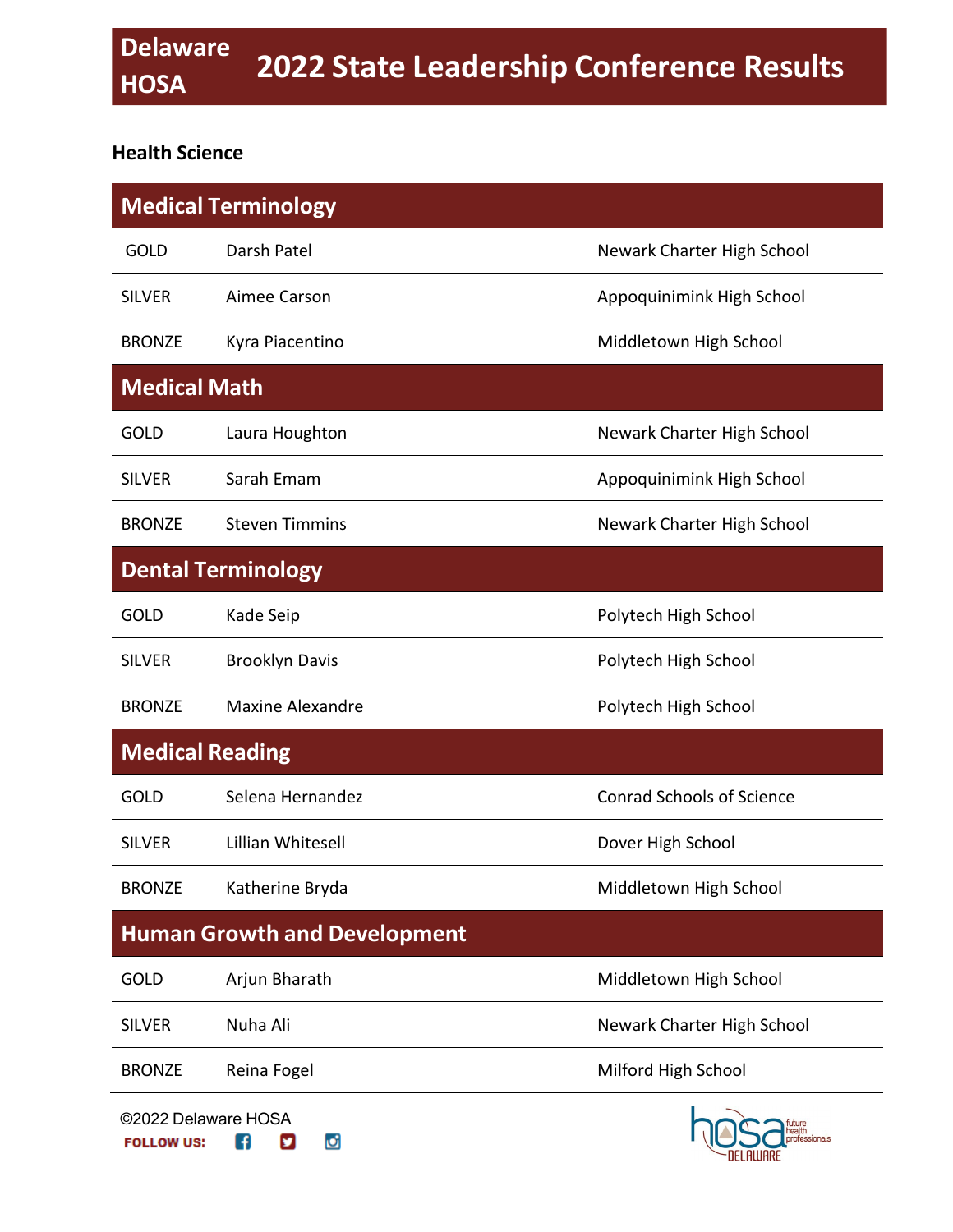| <b>Medical Law and Ethics</b> |                          |                            |  |
|-------------------------------|--------------------------|----------------------------|--|
| <b>GOLD</b>                   | Rishitha Maraka          | Newark Charter High School |  |
| <b>SILVER</b>                 | Haelle Mokeira           | Middletown High School     |  |
| <b>BRONZE</b>                 | Samantha Koenemann       | Newark Charter High School |  |
| <b>Nutrition</b>              |                          |                            |  |
| <b>GOLD</b>                   | Zoe Peters               | Cape Henlopen High School  |  |
| <b>SILVER</b>                 | Arielle Mahugu           | Appoquinimink High School  |  |
| <b>BRONZE</b>                 | <b>Grace Carroll</b>     | Newark Charter High School |  |
| <b>Pathophysiology</b>        |                          |                            |  |
| <b>GOLD</b>                   | Siddharth Danthuluri     | Newark Charter High School |  |
| <b>SILVER</b>                 | Hailey E. Gray           | Newark Charter High School |  |
| <b>BRONZE</b>                 | Soham Bhatt              | Newark Charter High School |  |
| <b>Pharmacology</b>           |                          |                            |  |
| <b>GOLD</b>                   | Abdel Abounabet          | Newark Charter High School |  |
| <b>SILVER</b>                 | Rachel Tran              | Middletown High School     |  |
| <b>BRONZE</b>                 | Jacob Sporay             | Appoquinimink High School  |  |
|                               | <b>Behavioral Health</b> |                            |  |
| <b>GOLD</b>                   | Sadie Morgan             | Newark Charter High School |  |
| <b>SILVER</b>                 | Sarah Kasper             | Middletown High School     |  |
| <b>BRONZE</b>                 | <b>Emily McCullough</b>  | Cape Henlopen High School  |  |

o

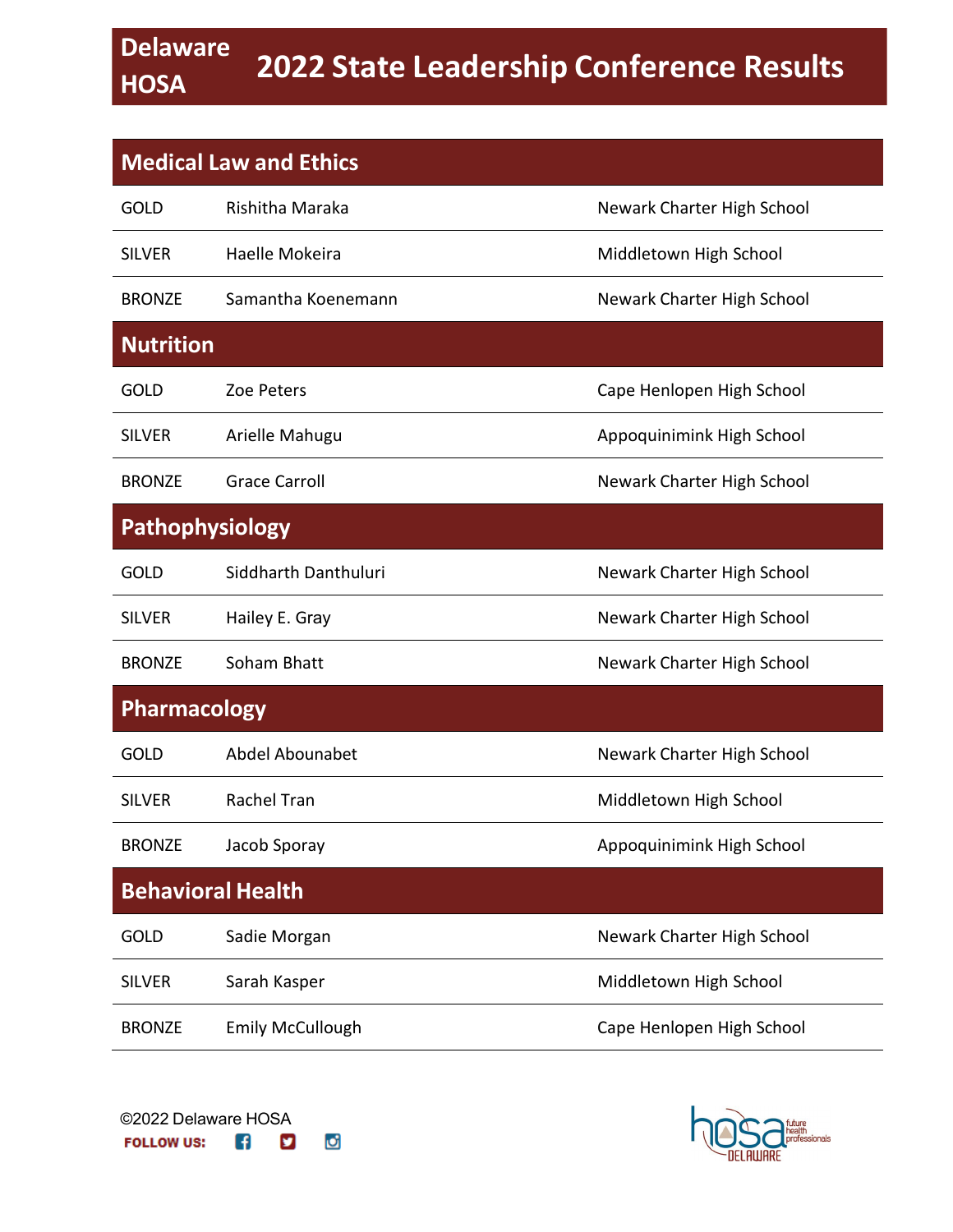| <b>Cultural Diversities and Disparities</b> |                       |                                   |
|---------------------------------------------|-----------------------|-----------------------------------|
| GOLD                                        | Diamond Carmona       | Milford High School               |
| <b>SILVER</b>                               | <b>Brooke Milnor</b>  | Appoquinimink High School         |
| <b>BRONZE</b>                               | Sophia Lopez          | Milford High School               |
| <b>Medical Spelling</b>                     |                       |                                   |
| <b>GOLD</b>                                 | Raphael Kim           | Newark Charter High School        |
| <b>SILVER</b>                               | Marlie McMillan       | Milford High School               |
| <b>BRONZE</b>                               | Janasia Blake         | Delcastle Technical High School   |
| <b>Health Informatics</b>                   |                       |                                   |
| <b>GOLD</b>                                 | Michaela Esposito     | <b>Sussex Central High School</b> |
| <b>SILVER</b>                               | <b>Connor Deibert</b> | Newark Charter High School        |
| <b>BRONZE</b>                               | Olutoba Ojo           | Newark Charter High School        |

#### **Teamwork**

| <b>Community Awareness</b>               |                                                                 |                                   |
|------------------------------------------|-----------------------------------------------------------------|-----------------------------------|
| <b>GOLD</b>                              | Morgan Coombs, Brianna Garcia, &<br>Isabella Hoover             | St. Georges Technical High School |
| <b>SILVER</b>                            | Allison Aquino, Daina Avendano, Allison Kish,<br>& Erinn Muller | Middletown High School            |
| <b>BRONZE</b>                            | Chloe Beam, Maggie Borrelli, Saoirse Hunt,<br>Alexis Pszczola   | Indian River High School          |
| <b>Forensic Science</b>                  |                                                                 |                                   |
| GOLD                                     | Suhani Bhatt & Camille Veron                                    | Newark Charter High School        |
| <b>SILVER</b>                            | Gillian Burrows & Hunter Harach                                 | Newark Charter High School        |
| <b>BRONZE</b>                            | Jacob Baur & Rishi Yarlagadda                                   | Newark Charter High School        |
| ©2022 Delaware HOSA<br><b>FOLLOW US:</b> | o                                                               |                                   |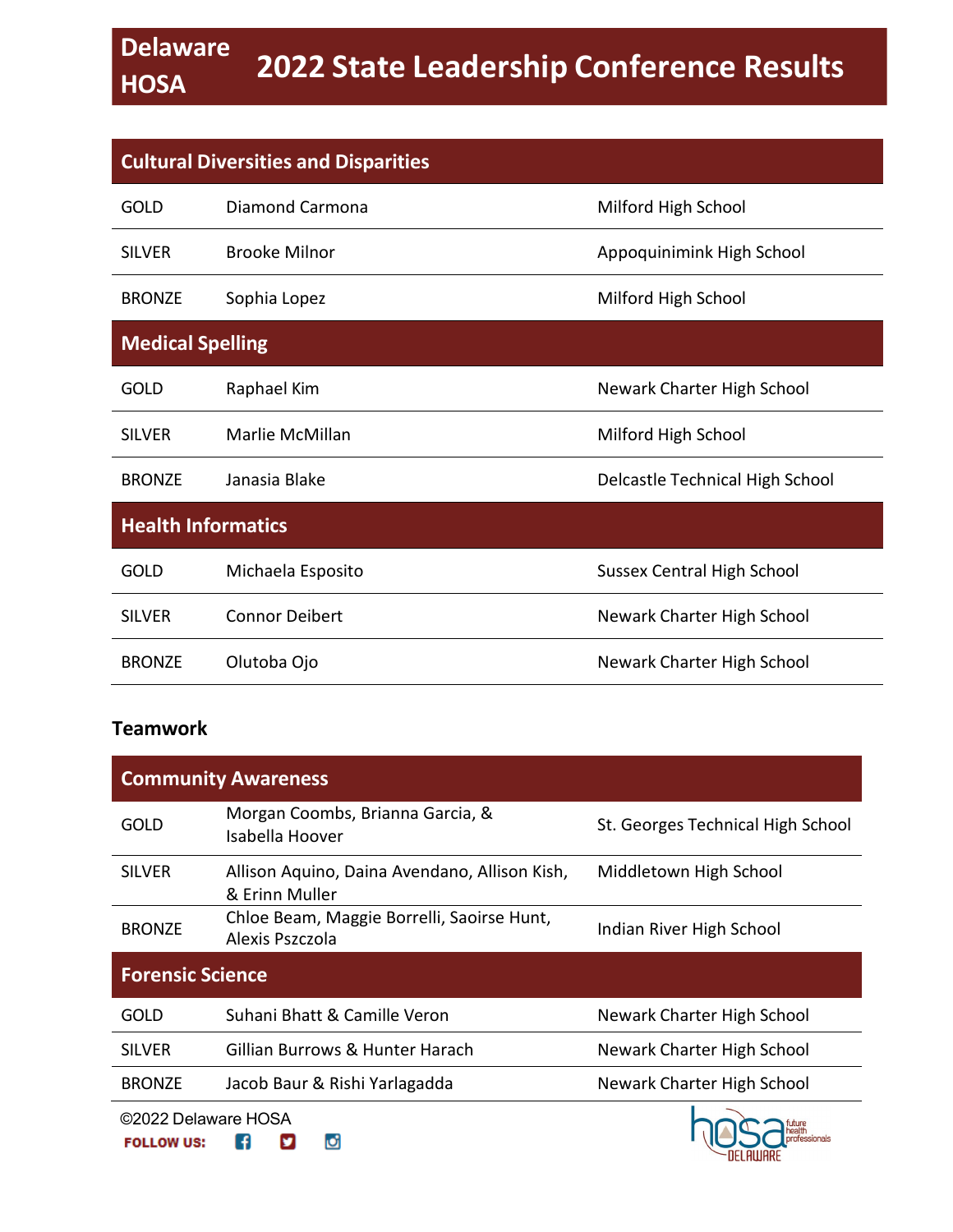| <b>Health Education</b> |                                                                         |                            |
|-------------------------|-------------------------------------------------------------------------|----------------------------|
| <b>GOLD</b>             | Sophia Orlando & Riley Zarzycki                                         | Newark Charter High School |
| <b>SILVER</b>           | Mili Kher, Sreeya Pittala, Tanya Rawal, &<br>Brenna Ziegler             | Newark Charter High School |
| <b>BRONZE</b>           | Kylie Decker, Isabella Maxwell,<br>Amanda Mitchell, & Savannah Standard | Middletown High School     |
|                         | <b>Heath Career Display</b>                                             |                            |
| <b>GOLD</b>             | Aratrika Ghosh & Aarya Patel                                            | Appoquinimink High School  |
| <b>SILVER</b>           | Adithi Jonnagadla & Cameron Nguyen                                      | Middletown High School     |
| <b>BRONZE</b>           | Celina Casapulla and Lindsey Le                                         | Appoquinimink High School  |
| <b>HOSA Bowl</b>        |                                                                         |                            |
| <b>GOLD</b>             | Brynn McCabe, Carley Topper, Kendall Cathell,<br>& Caleb Marvel         | Indian River High School   |
| <b>SILVER</b>           | Katherine Meredith, Sarah Temple, Lila Seiler,<br>& Paige O'Brian       | Newark Charter High School |
|                         | <b>Public Service Announcement</b>                                      |                            |
| <b>GOLD</b>             | Sara Conkling, Abigail Fisher, & Ashlee Prall                           | Middletown High School     |
| <b>SILVER</b>           | Avery Jones, Juliana Kramer, & Cassidy Reitz                            | Appoquinimink High School  |
| <b>BRONZE</b>           | Charlotte Gerber, Flannery Grimm,<br>Summer Montgomery, & Lily Napolin  | Middletown High School     |

#### **Leadership**

| <b>Prepared Speaking</b>                 |                  |                                   |
|------------------------------------------|------------------|-----------------------------------|
| GOLD                                     | Makenna Lybarger | Delmar High School                |
| <b>SILVER</b>                            | Hannah Abubakari | Appoquinimink High School         |
| <b>BRONZE</b>                            | Tiwa Anawo       | <b>Sussex Central High School</b> |
| ©2022 Delaware HOSA<br><b>FOLLOW US:</b> | юł               |                                   |